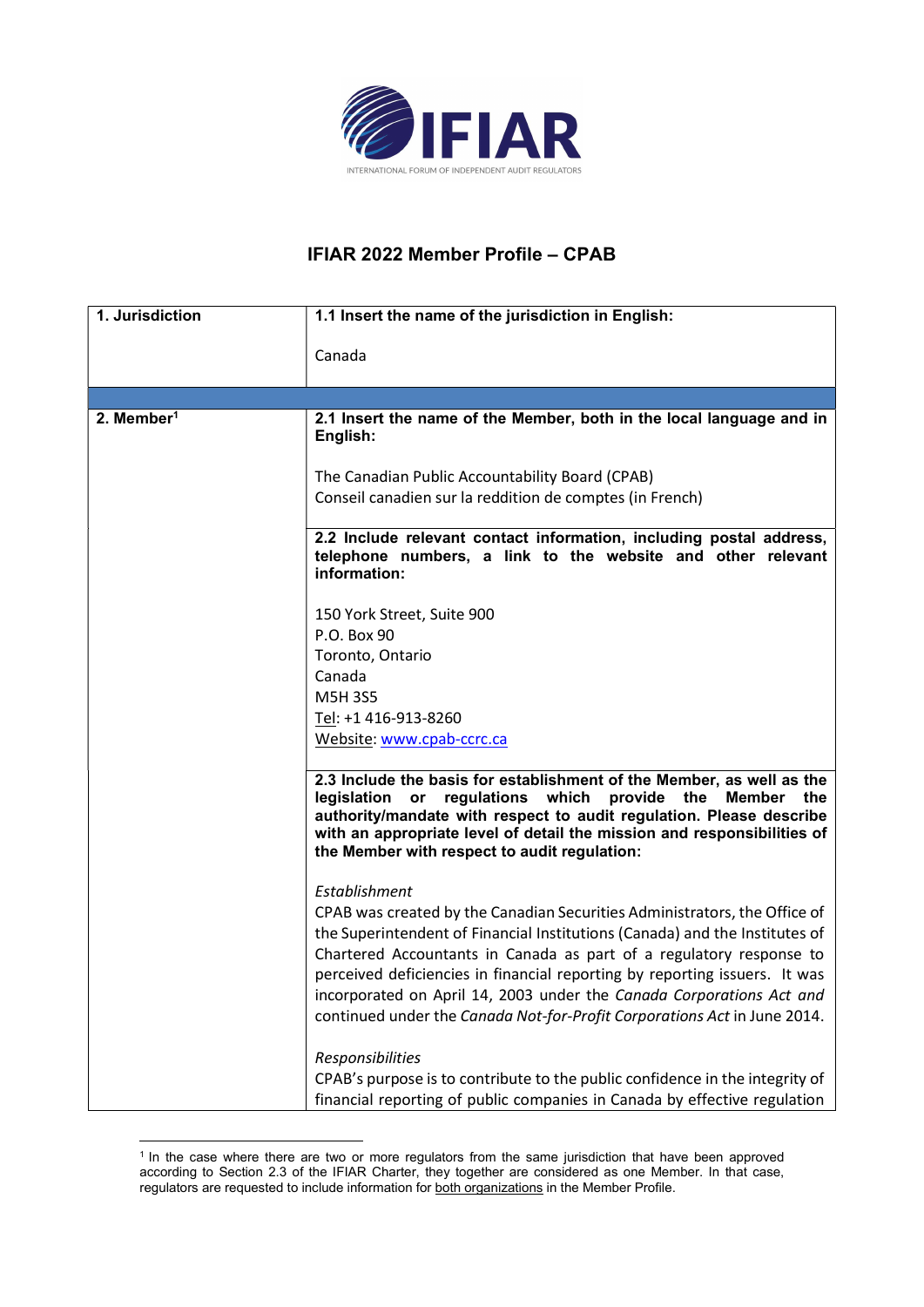

|                                                                  | and by promoting quality, independent auditing. This is accomplished<br>through performance of the activities listed in paragraph 101 of CPAB's<br>https://www.cpab-ccrc.ca/docs/default-<br>Rules<br>(found<br>at<br>source/governance/cpab-rules-en.pdf?sfvrsn=98510e76_8).<br>Authority<br>The Canadian Securities Administrators' National Instrument 52-108 -<br>Auditor Oversight (NI 52-108) imposes certain requirements on Canadian<br>reporting issuers and on auditors that prepare auditors' reports with<br>respect to the financial statements of reporting issuers.<br>NI 52-108<br>requires financial statements filed by a reporting issuer to be audited by a<br>'participating audit firm' (i.e. an audit firm that has entered into a<br>participation agreement with CPAB and thereby becomes subject to<br>CPAB's oversight). A comparable requirement is imposed on audit firms,<br>requiring them to be participating audit firms if they audit the financial<br>statements of a Canadian reporting issuer. |
|------------------------------------------------------------------|-------------------------------------------------------------------------------------------------------------------------------------------------------------------------------------------------------------------------------------------------------------------------------------------------------------------------------------------------------------------------------------------------------------------------------------------------------------------------------------------------------------------------------------------------------------------------------------------------------------------------------------------------------------------------------------------------------------------------------------------------------------------------------------------------------------------------------------------------------------------------------------------------------------------------------------------------------------------------------------------------------------------------------------|
|                                                                  | 2.4 Have there been any major changes to the Member's organization<br>or to the governing legislation since completing last year's Member<br>Profile?                                                                                                                                                                                                                                                                                                                                                                                                                                                                                                                                                                                                                                                                                                                                                                                                                                                                               |
|                                                                  | ⊠ No<br>$\Box$ Yes                                                                                                                                                                                                                                                                                                                                                                                                                                                                                                                                                                                                                                                                                                                                                                                                                                                                                                                                                                                                                  |
|                                                                  | If yes, please describe these changes with an appropriate level of<br>detail:                                                                                                                                                                                                                                                                                                                                                                                                                                                                                                                                                                                                                                                                                                                                                                                                                                                                                                                                                       |
|                                                                  |                                                                                                                                                                                                                                                                                                                                                                                                                                                                                                                                                                                                                                                                                                                                                                                                                                                                                                                                                                                                                                     |
| <b>Governing Body</b><br>3.<br><b>Composition and</b><br>members | 3.1 Describe with an appropriate level of detail the current<br>composition of the Member's governing body, including the ratio<br>between Board members who are independent from the audit<br>profession and those who are not <sup>2</sup> . The audit profession includes, for<br>example: audit firms, professional accountancy bodies and bodies or<br>entities associated with the audit profession.<br>Consistent with CPAB By-law No. 1, Article 3 as further described below.                                                                                                                                                                                                                                                                                                                                                                                                                                                                                                                                              |
|                                                                  |                                                                                                                                                                                                                                                                                                                                                                                                                                                                                                                                                                                                                                                                                                                                                                                                                                                                                                                                                                                                                                     |
|                                                                  | 3.2 What are the eligibility criteria / requirements and composition<br>requirements for the members of the governing body?                                                                                                                                                                                                                                                                                                                                                                                                                                                                                                                                                                                                                                                                                                                                                                                                                                                                                                         |
|                                                                  | In accordance with CPAB By-law No. 1 Article 3, the Board of Directors shall<br>consist of:                                                                                                                                                                                                                                                                                                                                                                                                                                                                                                                                                                                                                                                                                                                                                                                                                                                                                                                                         |
|                                                                  |                                                                                                                                                                                                                                                                                                                                                                                                                                                                                                                                                                                                                                                                                                                                                                                                                                                                                                                                                                                                                                     |

 $^2$  An individual is independent of the profession even if he is a CPA, Chartered Accountant, or holder of another equivalent qualification, as long as this individual is not employed by or affiliated to a registered audit firm, nor employed by or affiliated to of a professional accountancy body, nor employed by or affiliated to bodies or entities associated with the audit profession.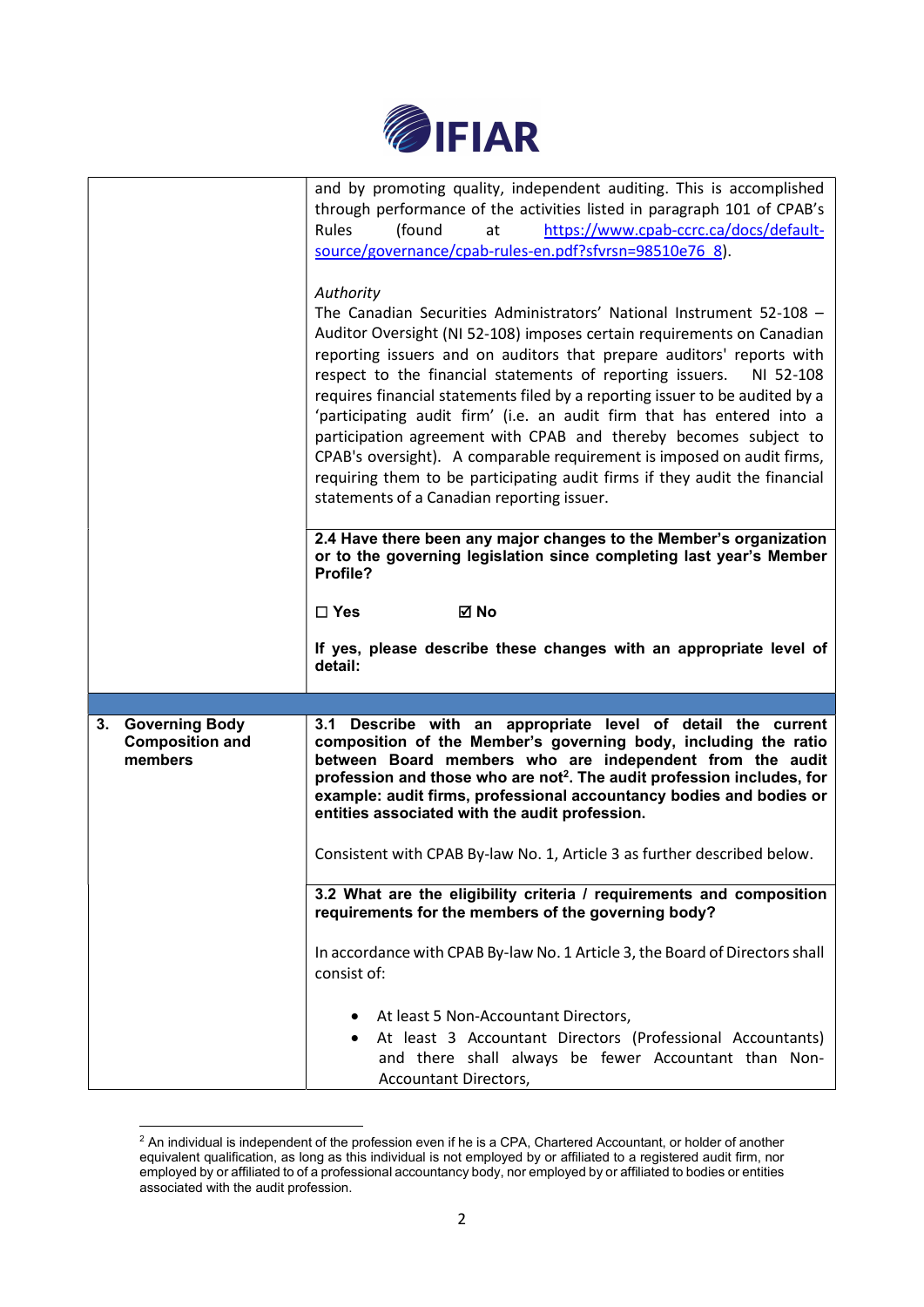

| At least two directors must have oversight regulatory<br>$\bullet$<br>experience, including at least one Professional Accountant and<br>at least one person with audit oversight regulatory experience.                                                                                                                                                                                                                                                                                          |
|--------------------------------------------------------------------------------------------------------------------------------------------------------------------------------------------------------------------------------------------------------------------------------------------------------------------------------------------------------------------------------------------------------------------------------------------------------------------------------------------------|
| For the purposes of appointment to the Board, CPAB's By-laws define<br>a "Professional Accountant" as an individual with a professional<br>accounting designation; who is not a sole proprietor, partner, member,<br>director, officer or employee of a participating audit firm; has not been a<br>sole proprietor, partner, member, director, officer or employee of a<br>participating audit firm during the 1-year period prior to appointment; and<br>has relevant satisfactory experience. |
| 3.3. Is each member of the governing body independent from the audit<br>profession? The audit profession includes, for example: audit firms,<br>professional accountancy bodies and bodies or entities associated<br>with the audit profession.                                                                                                                                                                                                                                                  |
| ⊠ Yes<br>$\square$ No                                                                                                                                                                                                                                                                                                                                                                                                                                                                            |
| 3.4 If the answer to question 3.3 is "No", is the majority of the members<br>of the governing body non-practitioner?                                                                                                                                                                                                                                                                                                                                                                             |
| $\square$ Yes<br>$\square$ No                                                                                                                                                                                                                                                                                                                                                                                                                                                                    |
| 3.5 If the answer to question 3.3 is "No", which safeguards are in place<br>to provide for the Member's overall independence from the audit<br>profession?                                                                                                                                                                                                                                                                                                                                       |
| Not applicable                                                                                                                                                                                                                                                                                                                                                                                                                                                                                   |
| 3.6 Is there a restriction or recusal process that is applicable to<br>members of the governing body of the Member who are current or<br>former auditors/practitioners?                                                                                                                                                                                                                                                                                                                          |
| <b>⊠</b> Yes<br>$\square$ No                                                                                                                                                                                                                                                                                                                                                                                                                                                                     |
| Does this include a "cooling-off" period for former auditors?                                                                                                                                                                                                                                                                                                                                                                                                                                    |
| <b>⊠</b> Yes<br>$\square$ No                                                                                                                                                                                                                                                                                                                                                                                                                                                                     |
| If yes to either of the above, please describe:                                                                                                                                                                                                                                                                                                                                                                                                                                                  |
| In accordance with CPAB By-law No. 1 a Director cannot be a sole<br>proprietor, partner, member, director, officer or employee of any<br>Participating Audit Firm for a 1-year period prior to appointment.                                                                                                                                                                                                                                                                                      |
| 3.7 Other than the governing body, are members of the profession<br>involved in the Member's organization (including in any inspections,<br>committee or panel role)?                                                                                                                                                                                                                                                                                                                            |
| $\square$ Yes<br>⊠ No                                                                                                                                                                                                                                                                                                                                                                                                                                                                            |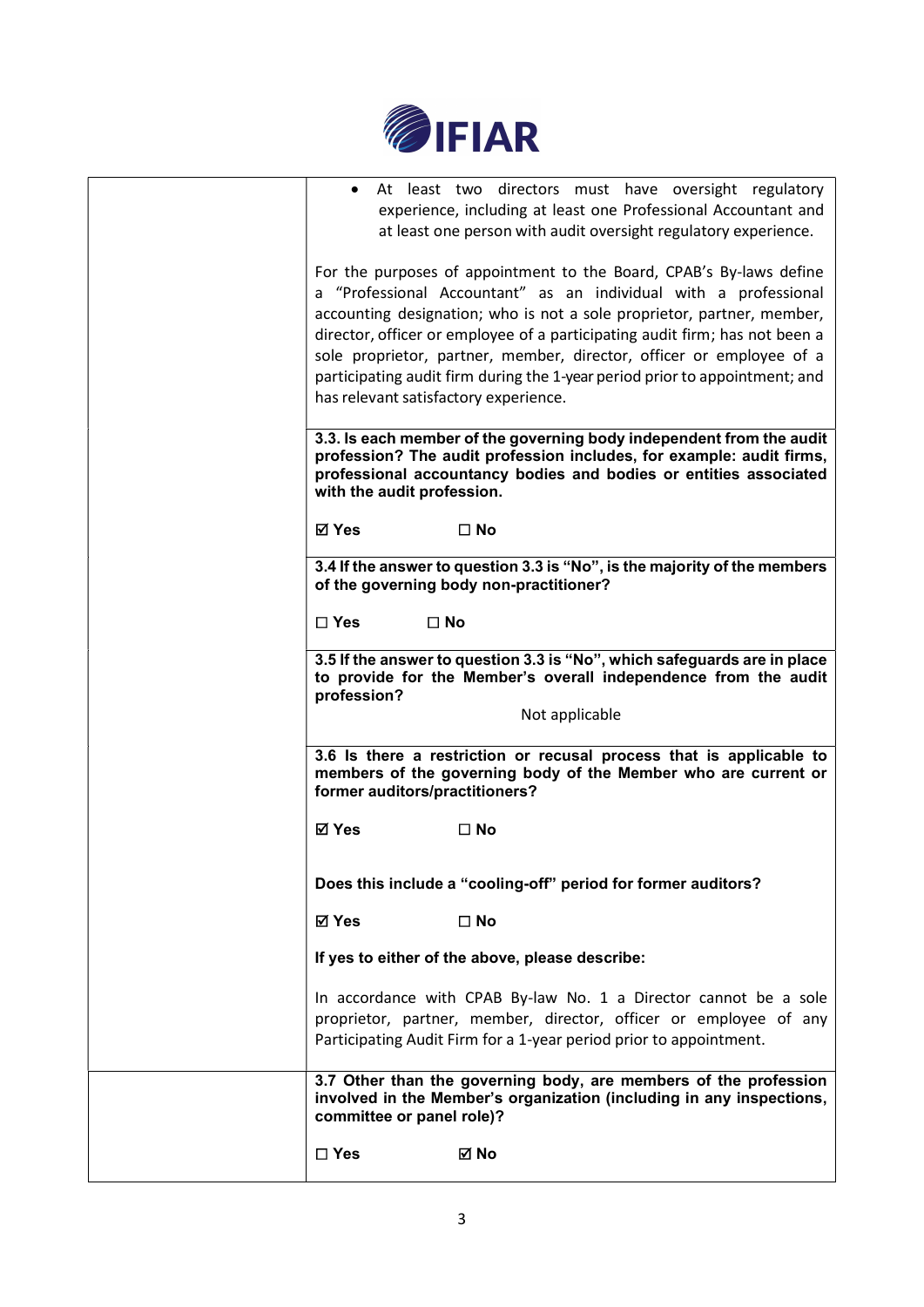

|                         | If yes, please describe their role with an appropriate level of detail,<br>including the ratio between those who are independent and those who<br>are not in the relevant function and whether such role includes<br>decisional or control authority:                                                                                                                                                                                                                                                                                                                               |
|-------------------------|-------------------------------------------------------------------------------------------------------------------------------------------------------------------------------------------------------------------------------------------------------------------------------------------------------------------------------------------------------------------------------------------------------------------------------------------------------------------------------------------------------------------------------------------------------------------------------------|
|                         |                                                                                                                                                                                                                                                                                                                                                                                                                                                                                                                                                                                     |
| 4. Funding Arrangements | 4.1 Describe the main funding arrangements of the Member, including<br>the setting and approval of the budget and the fees, if any:                                                                                                                                                                                                                                                                                                                                                                                                                                                 |
|                         | CPAB derives all of its revenue from "participation fees" paid by Canadian<br>reporting issuers. To facilitate the collection process, CPAB invoices audit<br>firms and the firms in turn bill their reporting issuer audit clients per<br>agreement with CPAB and with the understanding of the reporting issuer.<br>Participation fees are calculated as a percent of reporting issuer's audit<br>fees.                                                                                                                                                                           |
|                         | Every three years, CPAB develops a strategic plan that outlines strategic<br>priorities for the following three-year period. This strategic plan is<br>approved by the Board of Directors. On an annual basis, CPAB's<br>management develops an operating plan and budget and determines the<br>participation fee percentage required to enable CPAB to recover its annual<br>operating costs and provide a reasonable reserve for contingencies. The<br>operating plan, budget and a proposed participation fee percentage is<br>presented to the Board of Directors for approval. |
|                         | 4.2 Is the funding free from undue influence by the profession?                                                                                                                                                                                                                                                                                                                                                                                                                                                                                                                     |
|                         | ⊠ Yes<br>$\Box$ No                                                                                                                                                                                                                                                                                                                                                                                                                                                                                                                                                                  |
|                         | Please describe with an appropriate level of detail the safeguards in<br>place to prevent undue influence by the profession:                                                                                                                                                                                                                                                                                                                                                                                                                                                        |
|                         | We do not get fees from any member of the profession directly (the fees<br>are collected by the firms from their reporting issuer clients). None are on<br>our Board, nor is any employee an active member of the profession.                                                                                                                                                                                                                                                                                                                                                       |
|                         |                                                                                                                                                                                                                                                                                                                                                                                                                                                                                                                                                                                     |
| 5. Inspection System    | 5.1 Does the Member have the responsibility for recurring inspections<br>of audit firms undertaking audits of public interest entities (PIEs)?                                                                                                                                                                                                                                                                                                                                                                                                                                      |
|                         | <b>☑</b> Yes<br>$\square$ No                                                                                                                                                                                                                                                                                                                                                                                                                                                                                                                                                        |
|                         | 5.2 Is this responsibility undertaken directly or through oversight of<br>inspection conducted by another organization?                                                                                                                                                                                                                                                                                                                                                                                                                                                             |
|                         | <b>⊠</b> Directly<br>□ Through Oversight                                                                                                                                                                                                                                                                                                                                                                                                                                                                                                                                            |
|                         | If directly, kindly provide a brief description or summary of the<br>$\bullet$<br>responsibility, including the regulatory reporting process after<br>inspections i.e. recommendations issued, follow-up, etc.).                                                                                                                                                                                                                                                                                                                                                                    |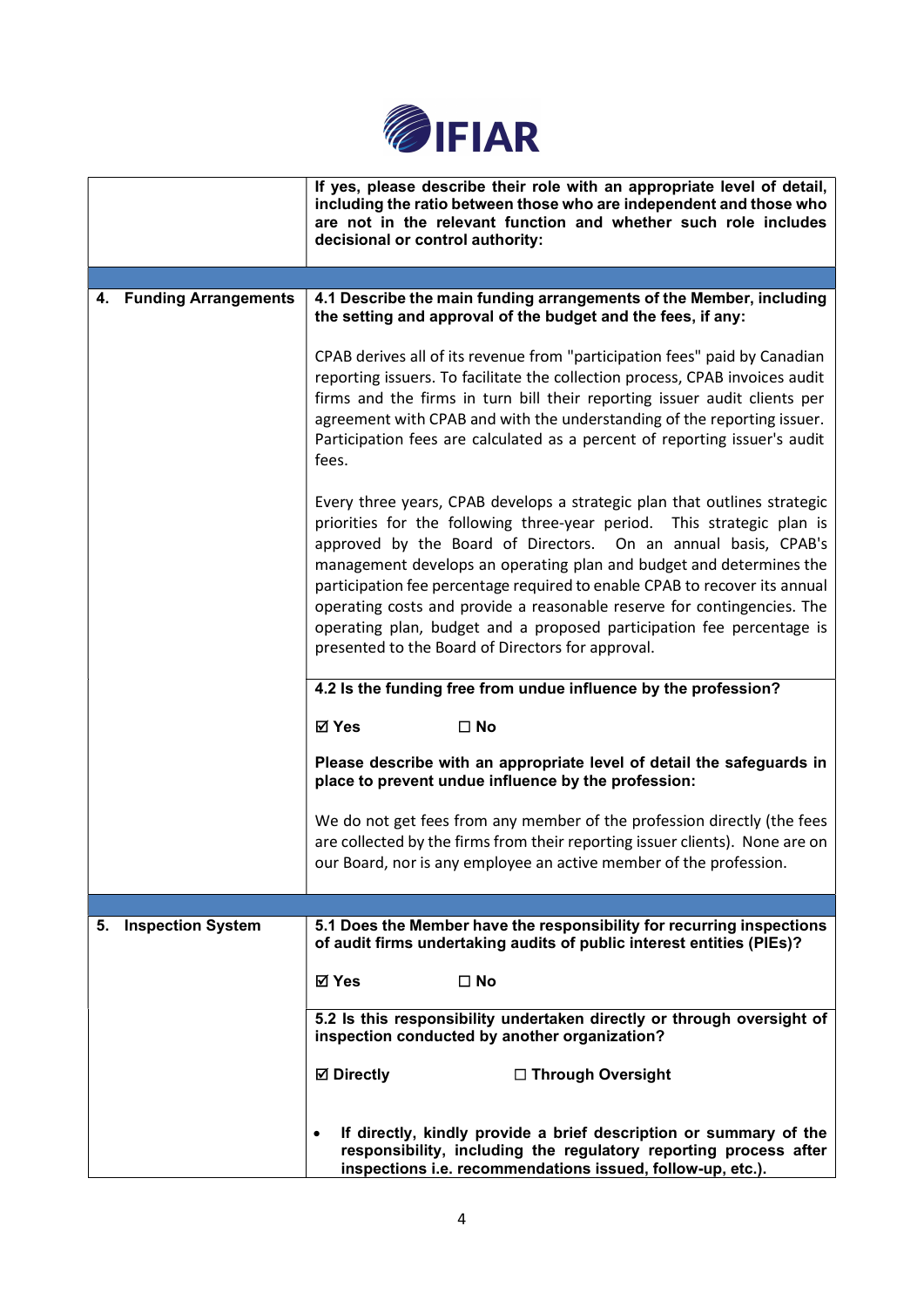

|                                                                                                           | If through oversight of another organization, please describe with<br>an appropriate level of detail the other organization, its relation to<br>the Member, its role, and the arrangements for oversight:<br>CPAB conducts its inspections directly using full time staff and consultants<br>based in our three offices in Toronto, Vancouver and Montreal. |
|-----------------------------------------------------------------------------------------------------------|-------------------------------------------------------------------------------------------------------------------------------------------------------------------------------------------------------------------------------------------------------------------------------------------------------------------------------------------------------------|
|                                                                                                           | 5.3 Please describe with an appropriate level of detail the<br>requirements and practices regarding the frequency of inspections:                                                                                                                                                                                                                           |
|                                                                                                           | CPAB's Rules 403 and 404 specify the required frequency of inspections of<br>participating audit firms:                                                                                                                                                                                                                                                     |
|                                                                                                           | Annually if 100 or more reporting issuer audit reports are issued<br>during a calendar year.<br>At least once every two years if $50 - 99$ reporting issuer audit<br>٠<br>reports are issued during a calendar year.<br>At least once every three years if less than 50 reporting issuer audit                                                              |
|                                                                                                           | reports are issued during a calendar year.<br>CPAB has entered into a Memoranda of Understanding with the provincial<br>regulators of public accountants who perform inspections of some of the<br>smaller audit firms. CPAB reviews the provincial inspection reports and                                                                                  |
|                                                                                                           | arranges for CPAB staff to supplement a provincial inspection if necessary.                                                                                                                                                                                                                                                                                 |
| <b>Audit and Financial</b><br>6.<br><b>Market</b>                                                         | 6.1 Provide the number of audit firms subject to inspections. Include<br>an indication of the number of public interest audits (PIEs) and other<br>audits that fall under the Member's oversight or mandate.                                                                                                                                                |
|                                                                                                           | As at December 31, 2021, 267 participating audit firms were registered<br>with CPAB and therefore subject to inspection. CPAB's mandate is limited<br>to the inspection of firms that audit Canadian reporting issuers. There are<br>approximately 8,500 reporting issuers in Canada.                                                                       |
|                                                                                                           | 6.2 What are the sizes and market shares of each of the largest audit<br>firms in the Member's jurisdiction?                                                                                                                                                                                                                                                |
|                                                                                                           | The Canadian member firms and foreign affiliates of the Big 4 global<br>networks audit approximately 5,400 (64%) of Canada's reporting issuers,<br>representing more than 95% of the market capitalization.                                                                                                                                                 |
|                                                                                                           |                                                                                                                                                                                                                                                                                                                                                             |
| <b>Main Other</b><br>7.<br><b>Responsibilities of the</b><br>Member within the area<br>of Audit Oversight | 7.1 Please indicate whether the Member has responsibility for tasks<br>other than Inspections within the area of Audit Oversight:<br><b>Ø Registration/Licensing</b><br>☑ Audit and/or Ethics Standard Setting<br>□ Permanent Education of Auditors                                                                                                         |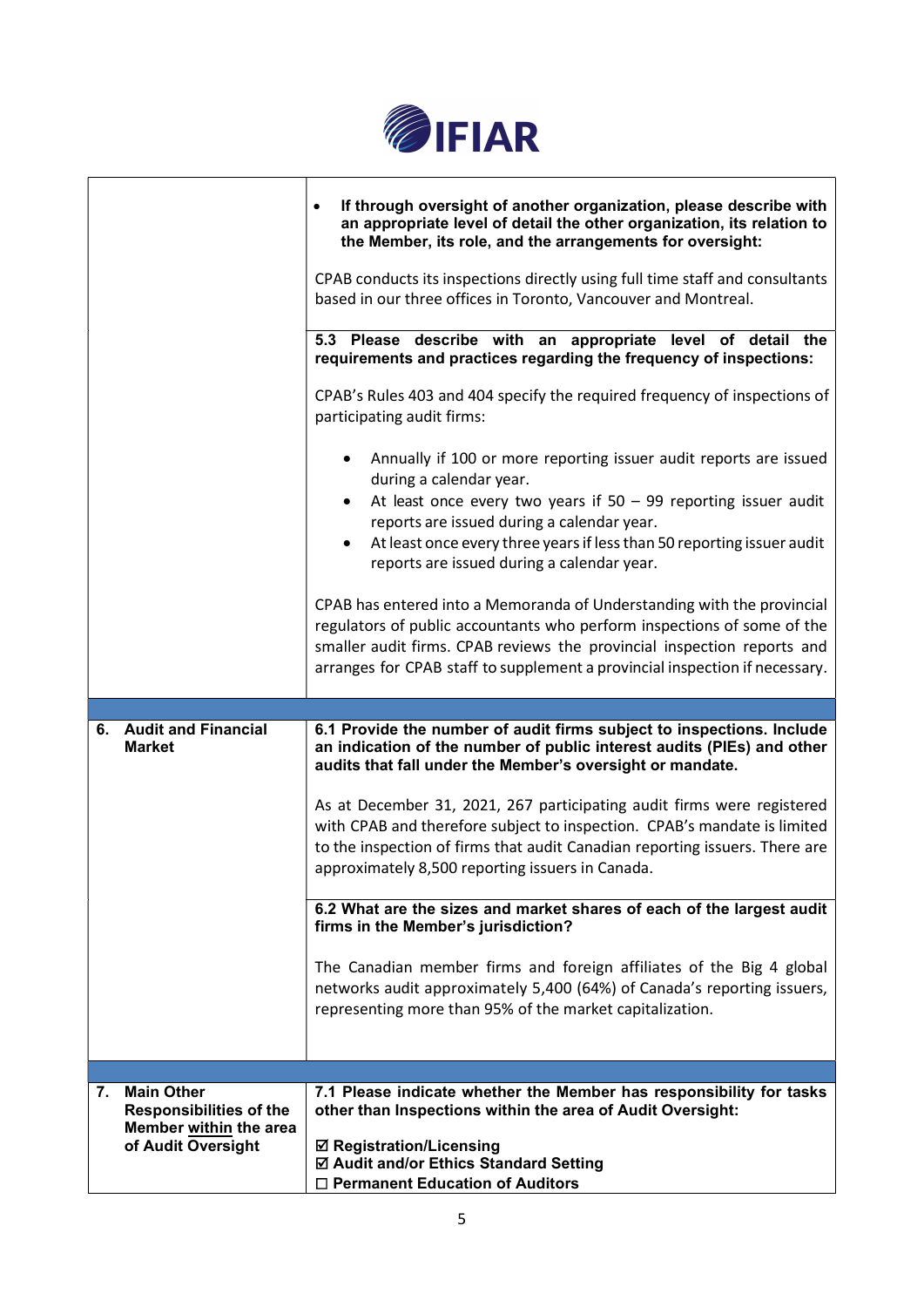

| <b>Ø</b> Enforcement<br>☑ Other: Inspections related tasks                                                                                                                                                                                                                                                                                                                            |
|---------------------------------------------------------------------------------------------------------------------------------------------------------------------------------------------------------------------------------------------------------------------------------------------------------------------------------------------------------------------------------------|
| 7.2 If the Member has the responsibility for Registration/Licensing,<br>please indicate whether this responsibility is undertaken directly or<br>through oversight of Registration/Licensing conducted by another<br>organization?                                                                                                                                                    |
| <b>⊠</b> Directly<br>□ Through Oversight                                                                                                                                                                                                                                                                                                                                              |
| If directly, please describe the responsibility with an appropriate<br>level of detail.                                                                                                                                                                                                                                                                                               |
| If through oversight, please indicate the name of the other<br>organization and its composition (i.e. whether practitioners from<br>the audit profession are involved in decision-making). Also give a<br>description of the powers of the other organization and procedure<br>applied, as well as the role of the Member in these procedures.                                        |
| CPAB is responsible for establishing and maintaining requirements for the<br>participation of public accounting firms that audit reporting issuers in the<br>Board's oversight program.                                                                                                                                                                                               |
| Under Canadian Securities Administrators National Instrument 52-108,<br>public accounting firms that audit Canadian reporting issuers (RIs) must<br>participate in CPAB's oversight program. To register, participating audit<br>firms must submit an Intent to Participate form and Quality Control Report<br>to CPAB. Participating firms must sign CPAB's Participation Agreement. |
| 7.3 If the Member has the responsibility for Audit and/or Ethics<br>Standard Setting, please indicate whether this responsibility is<br>undertaken directly or through oversight of Audit and/or Ethics<br><b>Standard Setting conducted by another organization?</b>                                                                                                                 |
| $\square$ Directly<br><b>Ø Through Oversight</b>                                                                                                                                                                                                                                                                                                                                      |
| If directly, please describe the responsibility with an appropriate<br>level of detail.                                                                                                                                                                                                                                                                                               |
| If through oversight, please indicate the name of the other<br>$\bullet$<br>organization and its composition (i.e. whether practitioners from<br>the audit profession are involved in decision-making). Also give a<br>description of the powers of the other organization and procedures<br>applied, as well as the role of the Member in these procedures.                          |
| CPAB has some involvement in the setting of auditing standards as CPAB is<br>a permanent member of the Auditing and Assurance Standards Oversight<br>Council (AASOC) that provides oversight of the setting of auditing<br>standards in Canada.                                                                                                                                       |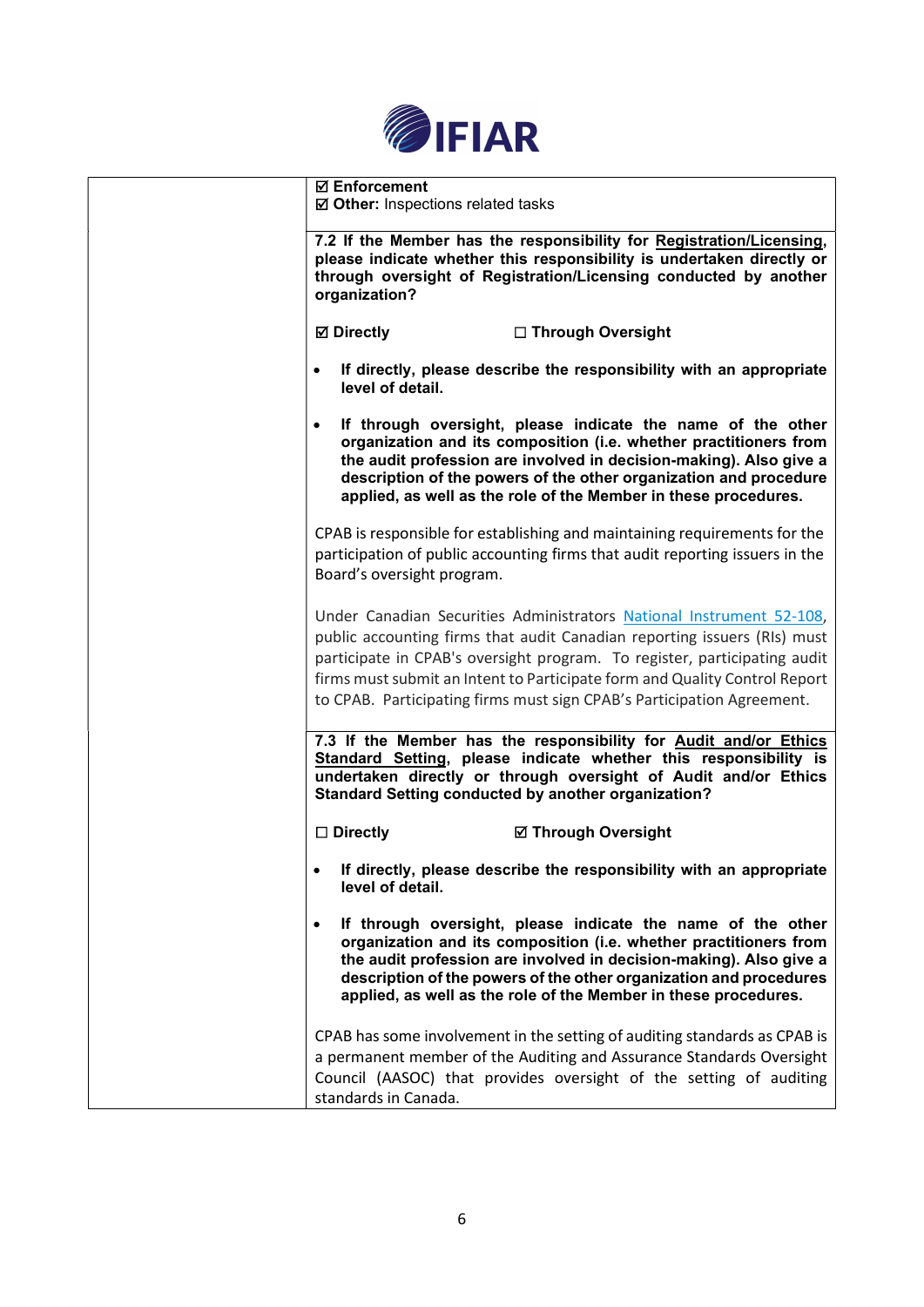

| 7.4 If the Member has the responsibility for Permanent Education of<br>Auditors, please indicate whether this responsibility is undertaken<br>directly or through oversight of Permanent Education of Auditors<br>conducted by another organization?                                                                                                                                                                                                              |
|-------------------------------------------------------------------------------------------------------------------------------------------------------------------------------------------------------------------------------------------------------------------------------------------------------------------------------------------------------------------------------------------------------------------------------------------------------------------|
| $\Box$ Directly<br>□ Through Oversight                                                                                                                                                                                                                                                                                                                                                                                                                            |
| If directly, please describe the responsibility with an appropriate<br>level of detail.                                                                                                                                                                                                                                                                                                                                                                           |
| If through oversight, please indicate the name of the other<br>$\bullet$<br>organization and its composition (i.e. whether practitioners from<br>the audit profession are involved in decision-making). Also give a<br>description of the powers of the other organization and procedures<br>applied, as well as the role of the Member in these procedures.                                                                                                      |
| 7.5 If the Member has the responsibility for <b>Enforcement</b> , please<br>indicate whether this responsibility is undertaken directly or through<br>referral to other organization(s)?                                                                                                                                                                                                                                                                          |
| <b>Ø</b> Directly<br>□ Through Referral                                                                                                                                                                                                                                                                                                                                                                                                                           |
| If directly, kindly provide a brief description or summary of the<br>$\bullet$<br>enforcement responsibility, the procedure and process involved,<br>including the regulatory reporting process that led to disciplinary<br>action.                                                                                                                                                                                                                               |
| If through referral, please indicate the name of the other<br>$\bullet$<br>organization and its composition (i.e. whether practitioners from<br>the audit profession are involved in decision-making). Also give a<br>description of the enforcement powers of the other organization<br>and procedures applied, as well as the role of the Member in these<br>procedures.                                                                                        |
| CPAB is responsible for:<br>Requiring remedial action by participating audit firms when<br>necessary or appropriate<br>Conducting investigations and review proceedings and imposing,<br>where appropriate, requirements, restrictions or sanctions on<br>participating audit firms<br>Working in close conjunction with professional regulatory<br>authorities on identified matters of misconduct.<br>Referring matters as appropriate to securities regulators |
| In accordance with Rule 602 of CPAB's Rules,                                                                                                                                                                                                                                                                                                                                                                                                                      |
| If as a consequence of an Inspection or Investigation, or otherwise, the<br>Board considers that a Violation Event has occurred, the Board may give<br>notice to a participating audit firm that it proposes to impose<br>requirements, restrictions or sanctions on such firm, which may include<br>one or more of the following:                                                                                                                                |